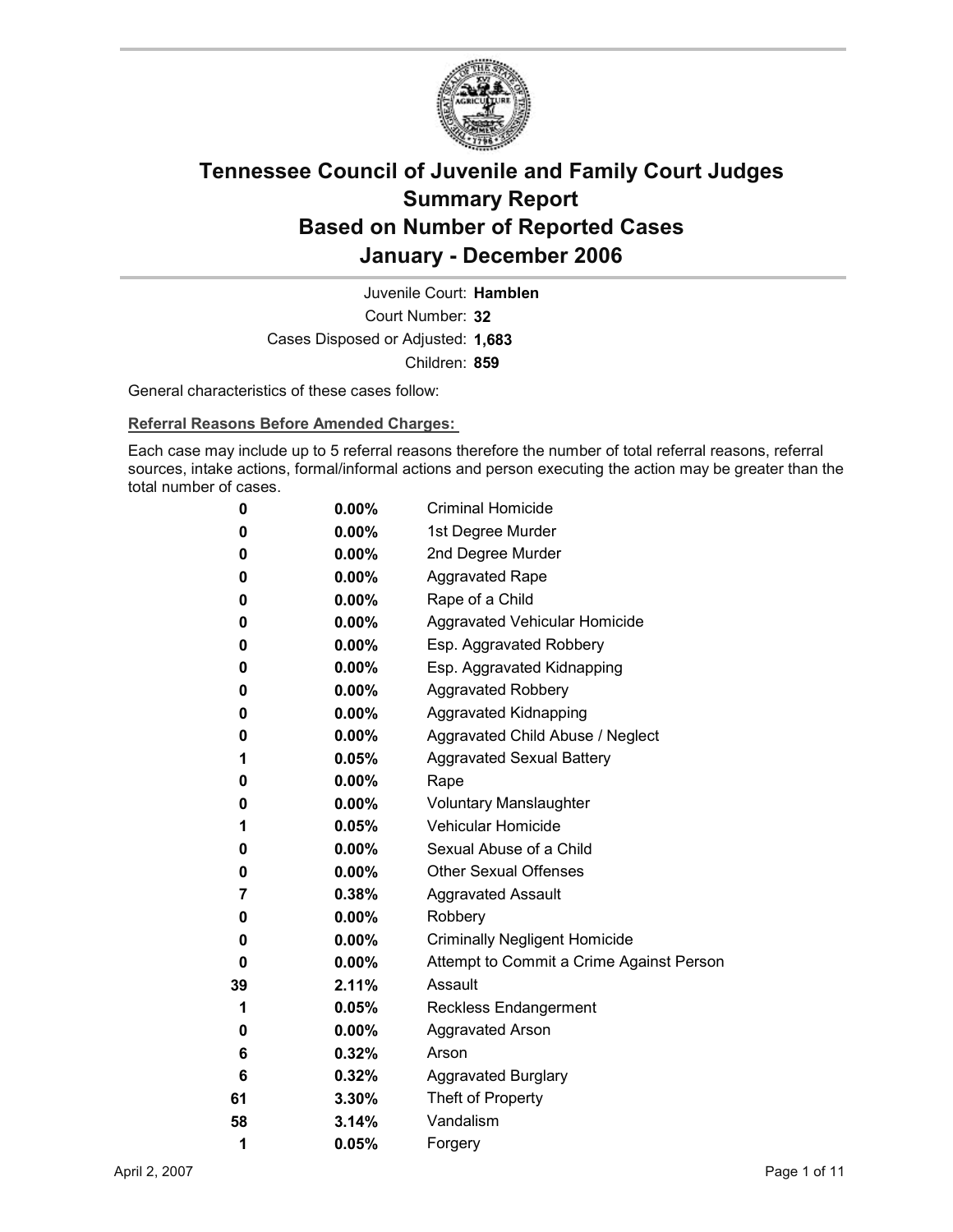

Court Number: **32** Juvenile Court: **Hamblen** Cases Disposed or Adjusted: **1,683** Children: **859**

#### **Referral Reasons Before Amended Charges:**

Each case may include up to 5 referral reasons therefore the number of total referral reasons, referral sources, intake actions, formal/informal actions and person executing the action may be greater than the total number of cases.

| 0              | 0.00%    | <b>Worthless Checks</b>                                     |
|----------------|----------|-------------------------------------------------------------|
| 1              | 0.05%    | Illegal Possession / Fraudulent Use of Credit / Debit Cards |
| 26             | 1.41%    | <b>Burglary</b>                                             |
| 3              | 0.16%    | Unauthorized Use of a Vehicle                               |
| 0              | $0.00\%$ | <b>Cruelty to Animals</b>                                   |
| 4              | $0.22\%$ | Sale of Controlled Substances                               |
| 17             | 0.92%    | <b>Other Drug Offenses</b>                                  |
| 35             | 1.89%    | Possession of Controlled Substances                         |
| 0              | $0.00\%$ | <b>Criminal Attempt</b>                                     |
| $\mathbf{2}$   | 0.11%    | Carrying Weapons on School Property                         |
| $\mathbf 2$    | 0.11%    | Unlawful Carrying / Possession of a Weapon                  |
| 7              | 0.38%    | <b>Evading Arrest</b>                                       |
| 1              | 0.05%    | Escape                                                      |
| 5              | 0.27%    | Driving Under Influence (DUI)                               |
| 25             | 1.35%    | Possession / Consumption of Alcohol                         |
| 6              | 0.32%    | Resisting Stop, Frisk, Halt, Arrest or Search               |
| 0              | $0.00\%$ | <b>Aggravated Criminal Trespass</b>                         |
| $\overline{7}$ | 0.38%    | Harassment                                                  |
| 0              | $0.00\%$ | Failure to Appear                                           |
| 21             | 1.14%    | Filing a False Police Report                                |
| 5              | 0.27%    | Criminal Impersonation                                      |
| 45             | 2.44%    | <b>Disorderly Conduct</b>                                   |
| 19             | 1.03%    | <b>Criminal Trespass</b>                                    |
| 3              | 0.16%    | Public Intoxication                                         |
| 0              | $0.00\%$ | Gambling                                                    |
| 90             | 4.87%    | <b>Traffic</b>                                              |
| 0              | $0.00\%$ | <b>Local Ordinances</b>                                     |
| 1              | 0.05%    | Violation of Wildlife Regulations                           |
| 1              | 0.05%    | Contempt of Court                                           |
| 149            | 8.06%    | Violation of Probation                                      |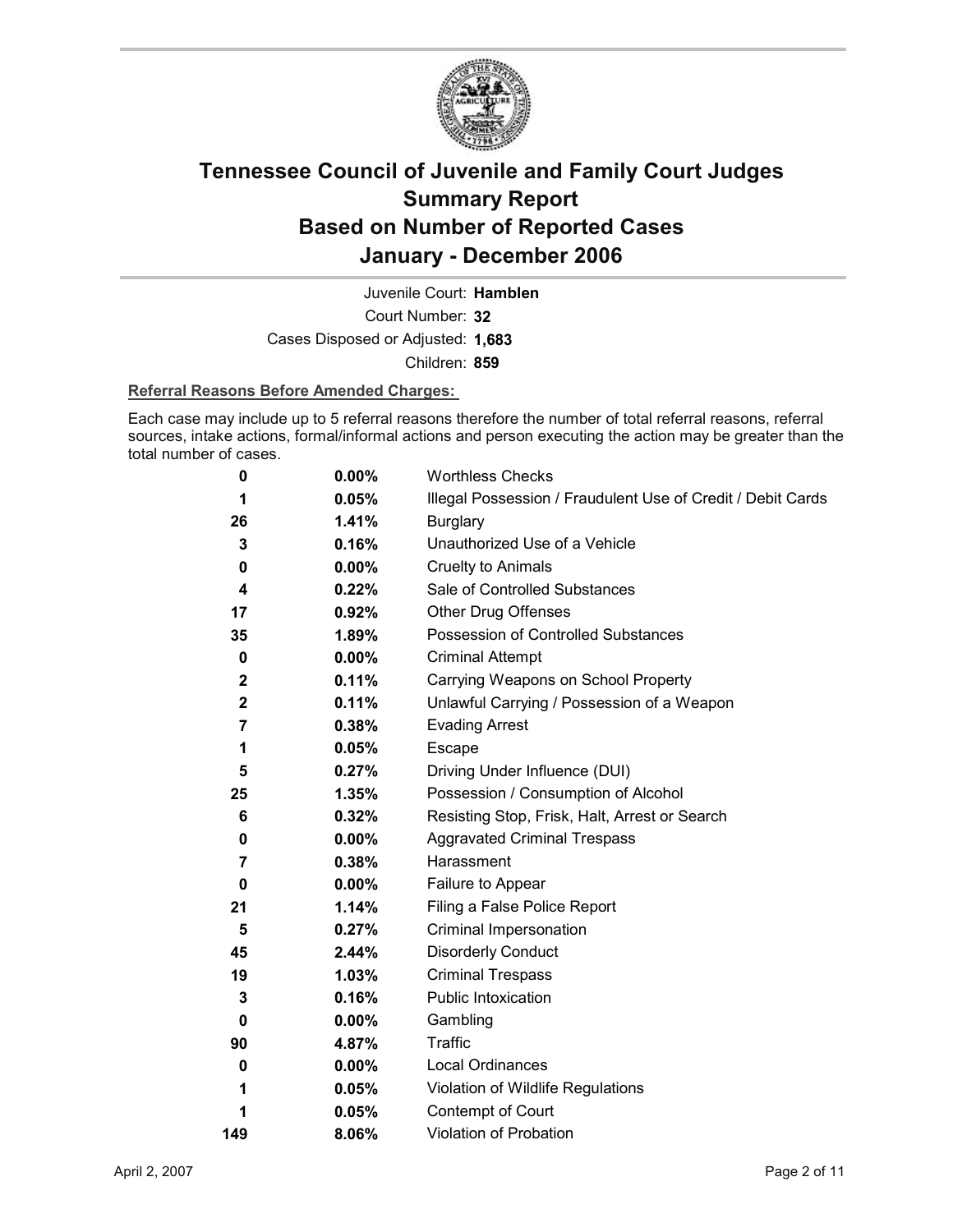

Court Number: **32** Juvenile Court: **Hamblen** Cases Disposed or Adjusted: **1,683** Children: **859**

#### **Referral Reasons Before Amended Charges:**

Each case may include up to 5 referral reasons therefore the number of total referral reasons, referral sources, intake actions, formal/informal actions and person executing the action may be greater than the total number of cases.

| 87       | 4.71%             | Other                                    |
|----------|-------------------|------------------------------------------|
| 0        | $0.00\%$          | <b>Consent to Marry</b>                  |
| $\bf{0}$ | $0.00\%$          | <b>Request for Medical Treatment</b>     |
| 1        | 0.05%             | Child Support                            |
| 7        | 0.38%             | Paternity / Legitimation                 |
| 17       | 0.92%             | Visitation                               |
| 132      | 7.14%             | Custody                                  |
| 111      | 6.01%             | <b>Foster Care Review</b>                |
| 9        | 0.49%             | <b>Administrative Review</b>             |
| 186      | 10.06%            | <b>Judicial Review</b>                   |
| $\bf{0}$ | 0.00%             | Violation of Informal Adjustment         |
| $\bf{0}$ | 0.00%             | <b>Violation of Pretrial Diversion</b>   |
| 33       | 1.79%             | <b>Termination of Parental Rights</b>    |
| 404      | 21.86%            | Dependency / Neglect                     |
| 6        | 0.32%             | <b>Physically Abused Child</b>           |
| $\bf{0}$ | $0.00\%$          | Sexually Abused Child                    |
| 1        | 0.05%             | Violation of Curfew                      |
| $\bf{0}$ | 0.00%             | Violation of a Valid Court Order         |
| 37       | 2.00%             | Possession of Tobacco Products           |
| 0        | 3.30%<br>$0.00\%$ | In-State Runaway<br>Out-of-State Runaway |
| 72<br>61 | 3.90%             | Truancy                                  |
| 9        | 0.49%             | <b>Unruly Behavior</b>                   |
| 19       | 1.03%             | <b>Violation of Aftercare</b>            |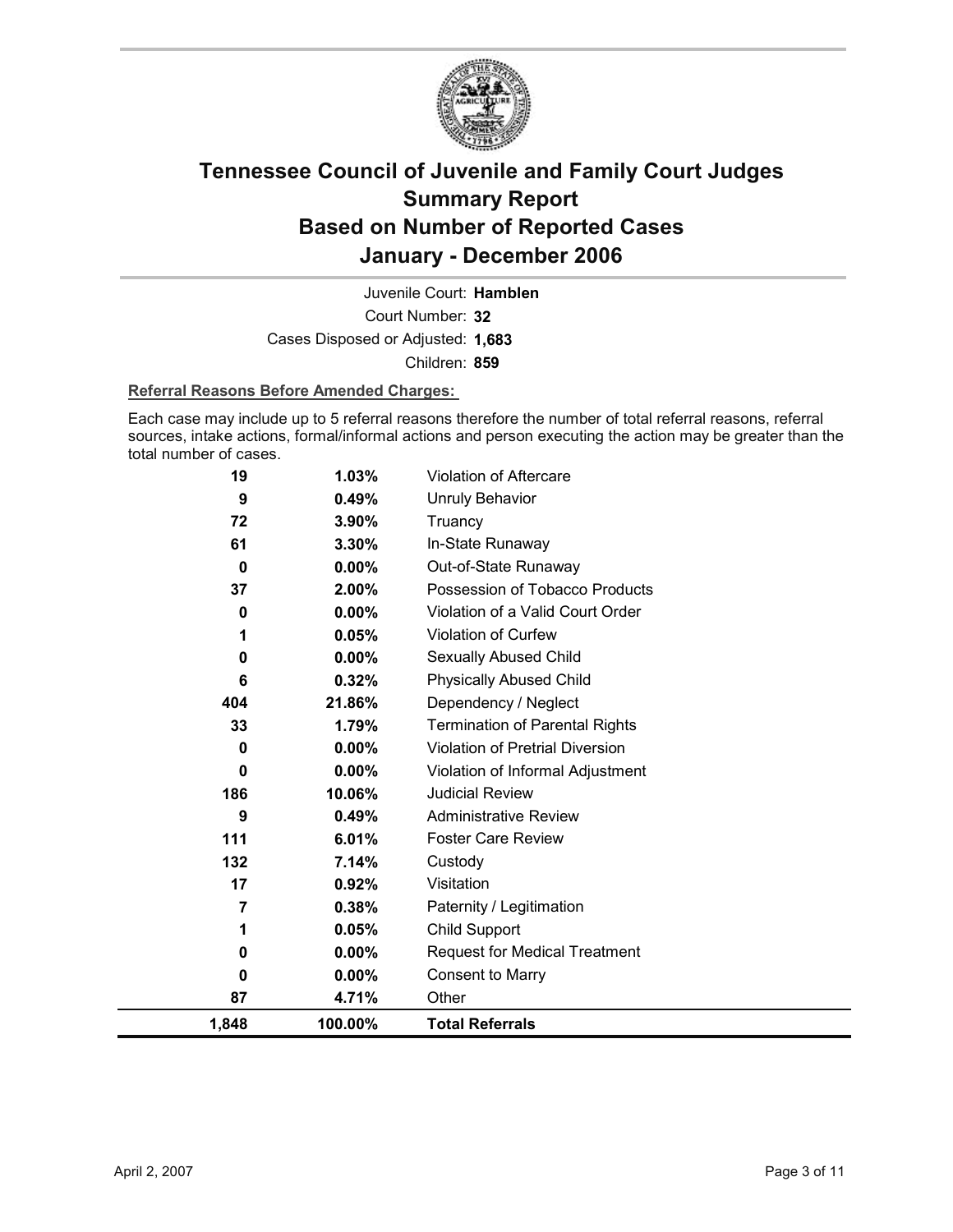

|                             |         | Juvenile Court: Hamblen           |  |
|-----------------------------|---------|-----------------------------------|--|
| Court Number: 32            |         |                                   |  |
|                             |         | Cases Disposed or Adjusted: 1,683 |  |
|                             |         | Children: 859                     |  |
| <b>Referral Sources: 1</b>  |         |                                   |  |
| 490                         | 26.52%  | Law Enforcement                   |  |
| 103                         | 5.57%   | Parents                           |  |
| 105                         | 5.68%   | Relatives                         |  |
| 1                           | 0.05%   | Self                              |  |
| 79                          | 4.27%   | School                            |  |
| $\bf{0}$                    | 0.00%   | <b>CSA</b>                        |  |
| 642                         | 34.74%  | <b>DCS</b>                        |  |
| 0                           | 0.00%   | <b>Other State Department</b>     |  |
| $\bf{0}$                    | 0.00%   | <b>District Attorney's Office</b> |  |
| 317                         | 17.15%  | <b>Court Staff</b>                |  |
| 0                           | 0.00%   | Social Agency                     |  |
| 34                          | 1.84%   | <b>Other Court</b>                |  |
| 45                          | 2.44%   | Victim                            |  |
| 1                           | 0.05%   | Child & Parent                    |  |
| 0                           | 0.00%   | Hospital                          |  |
| $\bf{0}$                    | 0.00%   | Unknown                           |  |
| 31                          | 1.68%   | Other                             |  |
| 1,848                       | 100.00% | <b>Total Referral Sources</b>     |  |
| Age of Child at Referral: 2 |         |                                   |  |

### **Age of Child at Referral: 2**

| 859 | 100.00%  | <b>Total Child Count</b> |
|-----|----------|--------------------------|
| 0   | $0.00\%$ | Unknown / Not Reported   |
| 3   | 0.35%    | Ages 19 and Over         |
| 181 | 21.07%   | Ages 17 through 18       |
| 262 | 30.50%   | Ages 15 through 16       |
| 95  | 11.06%   | Ages 13 through 14       |
| 44  | 5.12%    | Ages 11 through 12       |
| 274 | 31.90%   | Ages 10 and Under        |
|     |          |                          |

 $1$  If different than number of Referral Reasons (1848), verify accuracy of your court's data.

<sup>2</sup> One child could be counted in multiple categories, verify accuracy of your court's data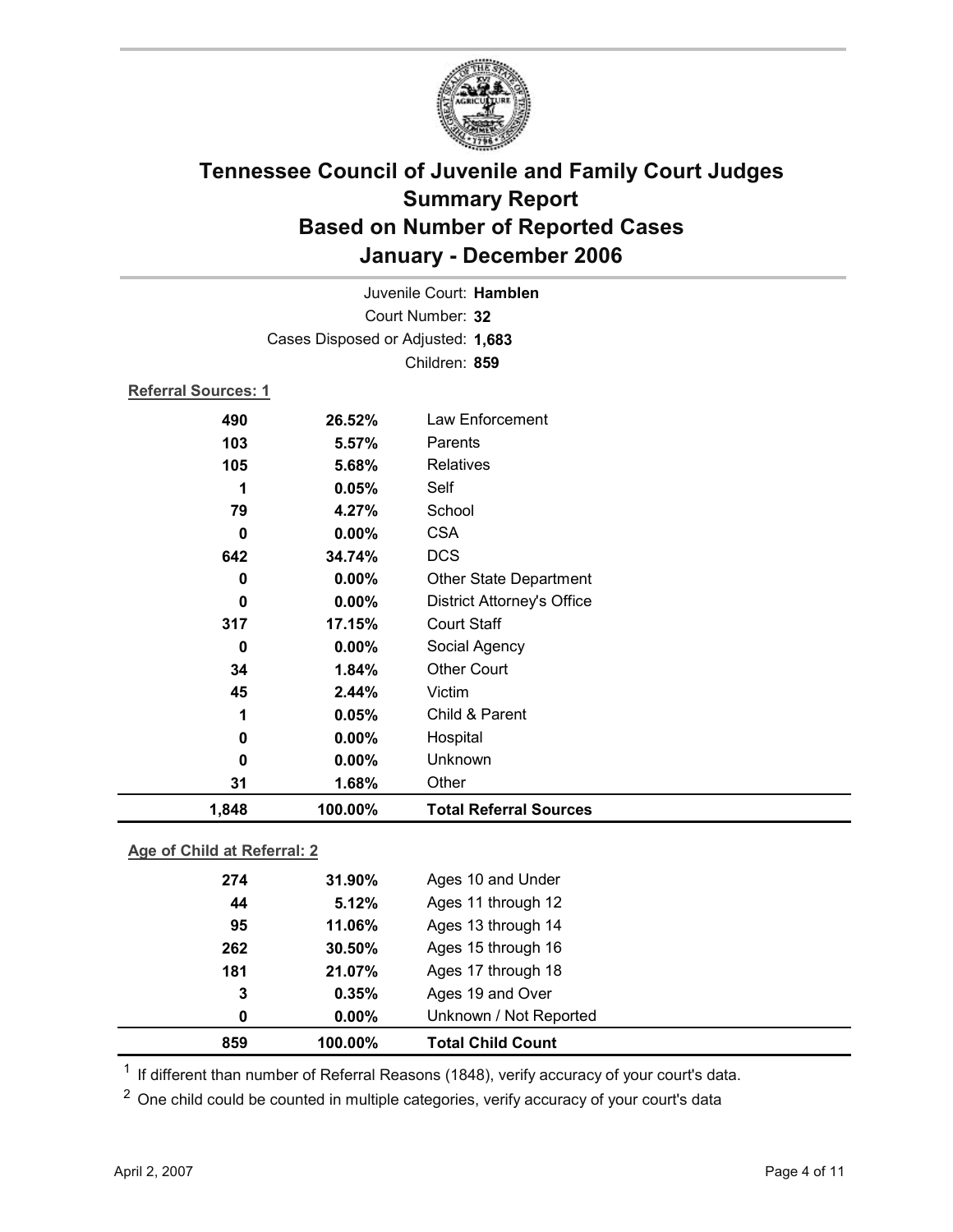

|                                         | Juvenile Court: Hamblen |                          |  |  |
|-----------------------------------------|-------------------------|--------------------------|--|--|
|                                         | Court Number: 32        |                          |  |  |
| Cases Disposed or Adjusted: 1,683       |                         |                          |  |  |
|                                         |                         | Children: 859            |  |  |
| Sex of Child: 1                         |                         |                          |  |  |
| 486                                     | 56.58%                  | Male                     |  |  |
| 372                                     | 43.31%                  | Female                   |  |  |
| 1                                       | 0.12%                   | Unknown                  |  |  |
| 859                                     | 100.00%                 | <b>Total Child Count</b> |  |  |
| Race of Child: 1                        |                         |                          |  |  |
| 761                                     | 88.59%                  | White                    |  |  |
| 75                                      | 8.73%                   | African American         |  |  |
| $\mathbf 0$                             | 0.00%                   | Native American          |  |  |
| $\mathbf 0$                             | 0.00%                   | Asian                    |  |  |
| 15                                      | 1.75%                   | Mixed                    |  |  |
| 8                                       | 0.93%                   | Unknown                  |  |  |
| 859                                     | 100.00%                 | <b>Total Child Count</b> |  |  |
| <b>Hispanic Origin: 1</b>               |                         |                          |  |  |
| 60                                      | 6.98%                   | Yes                      |  |  |
| 796                                     | 92.67%                  | <b>No</b>                |  |  |
| 3                                       | 0.35%                   | Unknown                  |  |  |
| 859                                     | 100.00%                 | <b>Total Child Count</b> |  |  |
| <b>School Enrollment of Children: 1</b> |                         |                          |  |  |
| 552                                     | 64.26%                  | Yes                      |  |  |
| 235                                     | 27.36%                  | No                       |  |  |
| 72                                      | 8.38%                   | Unknown                  |  |  |
| 859                                     | 100.00%                 | <b>Total Child Count</b> |  |  |

 $1$  One child could be counted in multiple categories, verify accuracy of your court's data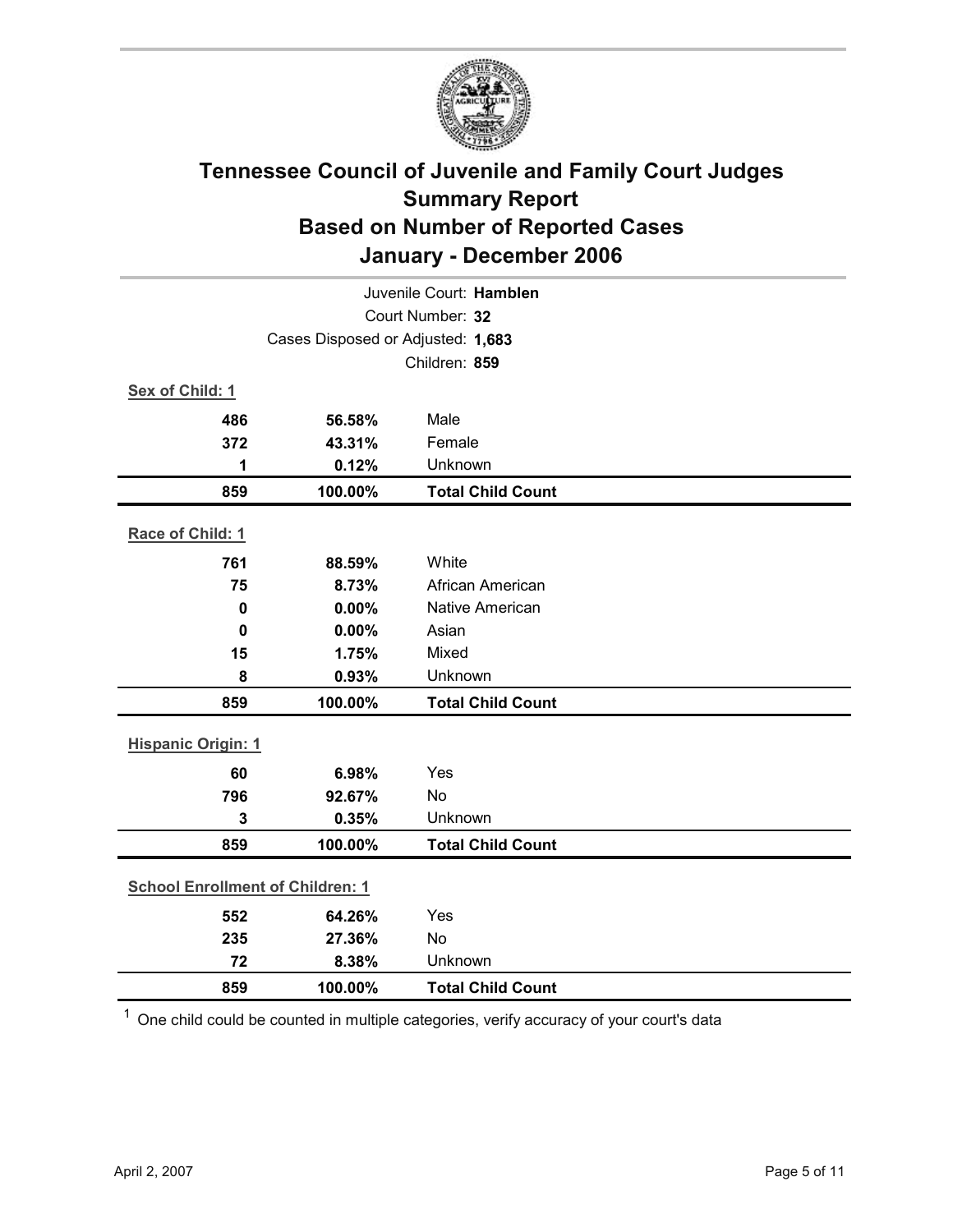

Court Number: **32** Juvenile Court: **Hamblen** Cases Disposed or Adjusted: **1,683** Children: **859**

**Living Arrangement of Child at Time of Referral: 1**

| 859          | 100.00%   | <b>Total Child Count</b>     |
|--------------|-----------|------------------------------|
| 23           | 2.68%     | Other                        |
| 69           | 8.03%     | Unknown                      |
| 7            | 0.81%     | Independent                  |
| $\mathbf{2}$ | 0.23%     | In an Institution            |
| 4            | $0.47\%$  | In a Residential Center      |
| 15           | 1.75%     | In a Group Home              |
| 151          | 17.58%    | With Foster Family           |
| 1            | 0.12%     | <b>With Adoptive Parents</b> |
| 95           | 11.06%    | <b>With Relatives</b>        |
| 68           | 7.92%     | With Father                  |
| 289          | 33.64%    | With Mother                  |
| 15           | 1.75%     | With Mother and Stepfather   |
| 5            | 0.58%     | With Father and Stepmother   |
| 115          | $13.39\%$ | With Both Biological Parents |
|              |           |                              |

### **Type of Detention: 2**

| 1,683 | 100.00%  | <b>Total Detention Count</b> |  |
|-------|----------|------------------------------|--|
| 0     | $0.00\%$ | Other                        |  |
| 1,591 | 94.53%   | Does Not Apply               |  |
| 0     | $0.00\%$ | <b>Unknown</b>               |  |
| 0     | $0.00\%$ | <b>Psychiatric Hospital</b>  |  |
| 0     | $0.00\%$ | Jail - No Separation         |  |
| 0     | $0.00\%$ | Jail - Partial Separation    |  |
| 1     | 0.06%    | Jail - Complete Separation   |  |
| 77    | 4.58%    | Juvenile Detention Facility  |  |
| 14    | 0.83%    | Non-Secure Placement         |  |
|       |          |                              |  |

 $<sup>1</sup>$  One child could be counted in multiple categories, verify accuracy of your court's data</sup>

 $2$  If different than number of Cases (1683) verify accuracy of your court's data.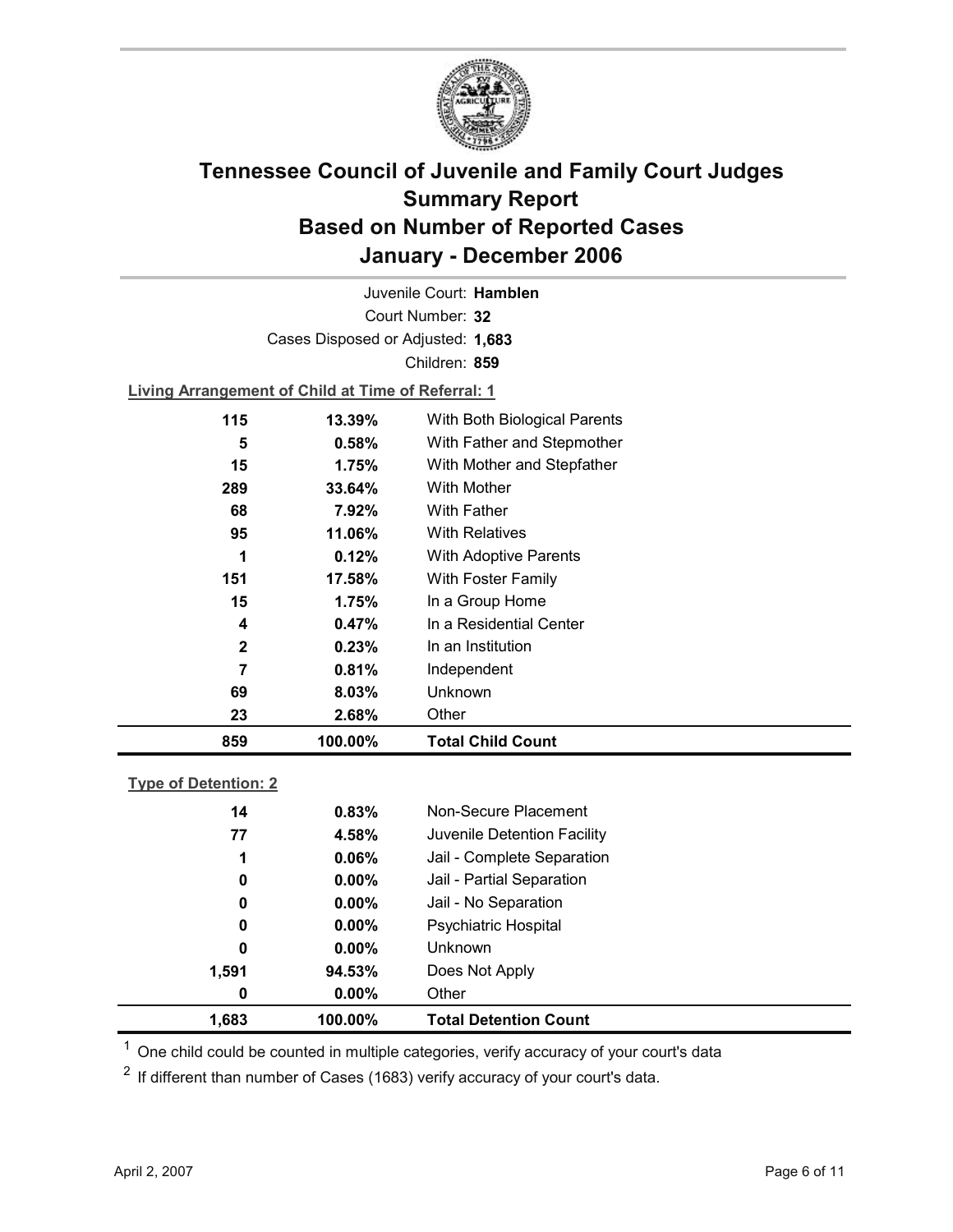

|                          |                                                    | Juvenile Court: Hamblen              |
|--------------------------|----------------------------------------------------|--------------------------------------|
| Court Number: 32         |                                                    |                                      |
|                          | Cases Disposed or Adjusted: 1,683                  |                                      |
|                          |                                                    | Children: 859                        |
|                          | <b>Placement After Secure Detention Hearing: 1</b> |                                      |
| 45                       | 2.67%                                              | Returned to Prior Living Arrangement |
| 11                       | 0.65%                                              | Juvenile Detention Facility          |
| 0                        | $0.00\%$                                           | Jail                                 |
| 3                        | 0.18%                                              | Shelter / Group Home                 |
| 0                        | $0.00\%$                                           | <b>Foster Family Home</b>            |
| 12                       | 0.71%                                              | <b>Psychiatric Hospital</b>          |
| 0                        | $0.00\%$                                           | Unknown / Not Reported               |
| 1,608                    | 95.54%                                             | Does Not Apply                       |
| 4                        | 0.24%                                              | Other                                |
|                          |                                                    |                                      |
| 1,683                    | 100.00%                                            | <b>Total Placement Count</b>         |
|                          |                                                    |                                      |
| <b>Intake Actions: 2</b> |                                                    |                                      |
| 1,518                    | 82.14%                                             | <b>Petition Filed</b>                |
| 32                       | 1.73%                                              | <b>Motion Filed</b>                  |
| 1                        | 0.05%                                              | <b>Citation Processed</b>            |
| 0                        | $0.00\%$                                           | Notification of Paternity Processed  |
| 191                      | 10.34%                                             | Scheduling of Judicial Review        |
| 11                       | 0.60%                                              | Scheduling of Administrative Review  |
| 95                       | 5.14%                                              | Scheduling of Foster Care Review     |
| 0                        | $0.00\%$                                           | <b>Unknown</b>                       |
| 0                        | $0.00\%$                                           | Does Not Apply                       |
| 0<br>1,848               | $0.00\%$<br>100.00%                                | Other                                |

 $1$  If different than number of Cases (1683) verify accuracy of your court's data.

 $2$  If different than number of Referral Reasons (1848), verify accuracy of your court's data.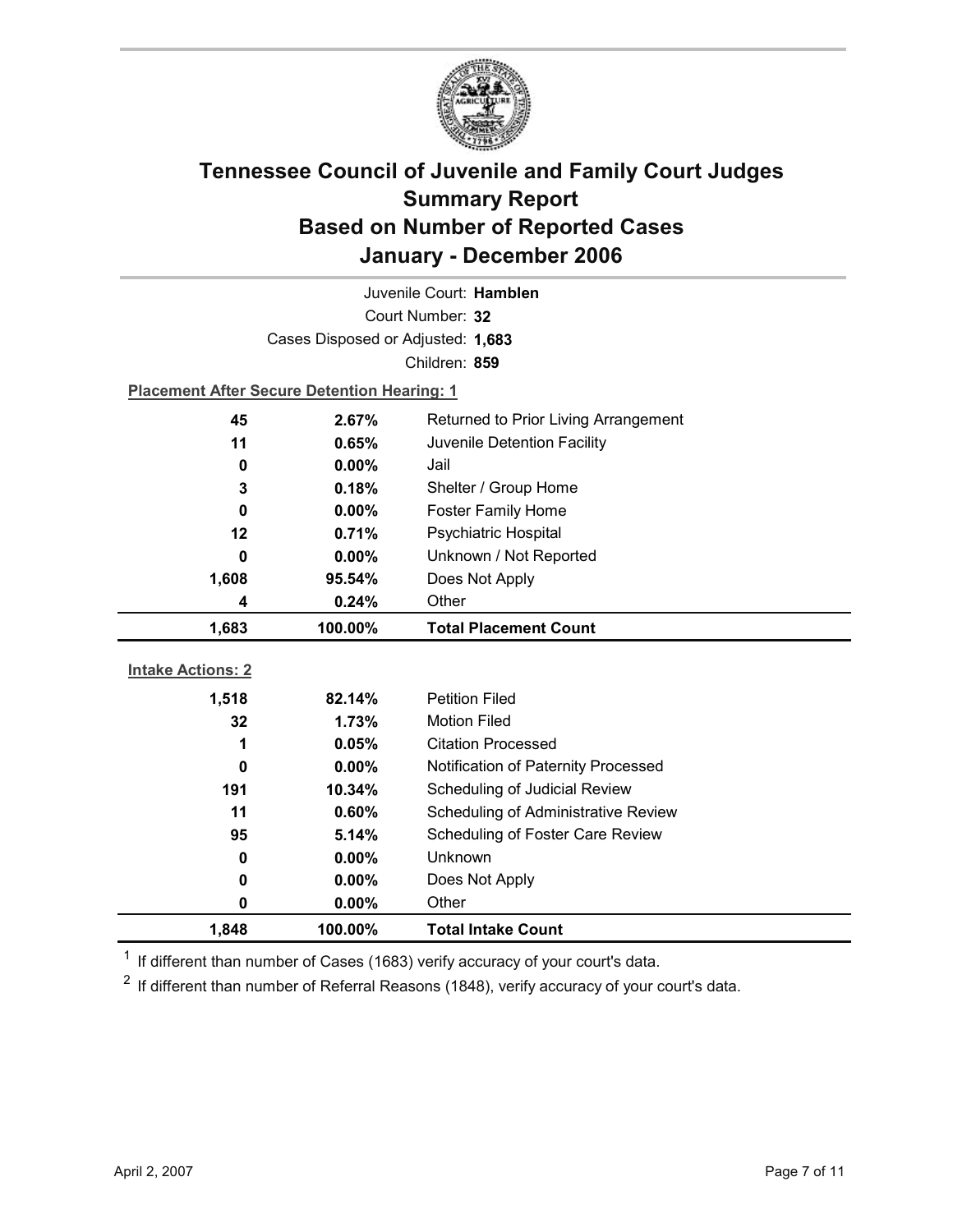

Court Number: **32** Juvenile Court: **Hamblen** Cases Disposed or Adjusted: **1,683** Children: **859**

### **Last Grade Completed by Child: 1**

| 5th Grade<br>2.79%<br>24<br>19<br>6th Grade<br>2.21%<br>7th Grade<br>50<br>5.82%<br>110<br>8th Grade<br>12.81%<br>9th Grade<br>103<br>11.99%<br>100<br>10th Grade<br>11.64%<br>11th Grade<br>54<br>6.29%<br>12th Grade<br>0.00%<br>$\pmb{0}$<br>0.00%<br>Non-Graded Special Ed<br>0<br><b>GED</b><br>9<br>1.05%<br>0.47%<br>Graduated<br>4<br>Never Attended School<br>0.47%<br>4<br>Unknown<br>123<br>14.32% | 15  | 1.75%  | 3rd Grade |
|---------------------------------------------------------------------------------------------------------------------------------------------------------------------------------------------------------------------------------------------------------------------------------------------------------------------------------------------------------------------------------------------------------------|-----|--------|-----------|
|                                                                                                                                                                                                                                                                                                                                                                                                               | 15  | 1.75%  | 4th Grade |
|                                                                                                                                                                                                                                                                                                                                                                                                               |     |        |           |
|                                                                                                                                                                                                                                                                                                                                                                                                               |     |        |           |
|                                                                                                                                                                                                                                                                                                                                                                                                               |     |        |           |
|                                                                                                                                                                                                                                                                                                                                                                                                               |     |        |           |
|                                                                                                                                                                                                                                                                                                                                                                                                               |     |        |           |
|                                                                                                                                                                                                                                                                                                                                                                                                               |     |        |           |
|                                                                                                                                                                                                                                                                                                                                                                                                               |     |        |           |
|                                                                                                                                                                                                                                                                                                                                                                                                               |     |        |           |
|                                                                                                                                                                                                                                                                                                                                                                                                               |     |        |           |
|                                                                                                                                                                                                                                                                                                                                                                                                               |     |        |           |
|                                                                                                                                                                                                                                                                                                                                                                                                               |     |        |           |
|                                                                                                                                                                                                                                                                                                                                                                                                               |     |        |           |
|                                                                                                                                                                                                                                                                                                                                                                                                               |     |        |           |
|                                                                                                                                                                                                                                                                                                                                                                                                               | 0   | 0.00%  | Other     |
| <b>Total Child Count</b><br>859<br>100.00%                                                                                                                                                                                                                                                                                                                                                                    |     |        |           |
|                                                                                                                                                                                                                                                                                                                                                                                                               |     |        |           |
| <b>Enrolled in Special Education: 1</b>                                                                                                                                                                                                                                                                                                                                                                       |     |        |           |
| 47<br>Yes<br>5.47%                                                                                                                                                                                                                                                                                                                                                                                            | 717 | 83.47% | No        |

 $1$  One child could be counted in multiple categories, verify accuracy of your court's data

**95 11.06%** Unknown

**859 100.00% Total Child Count**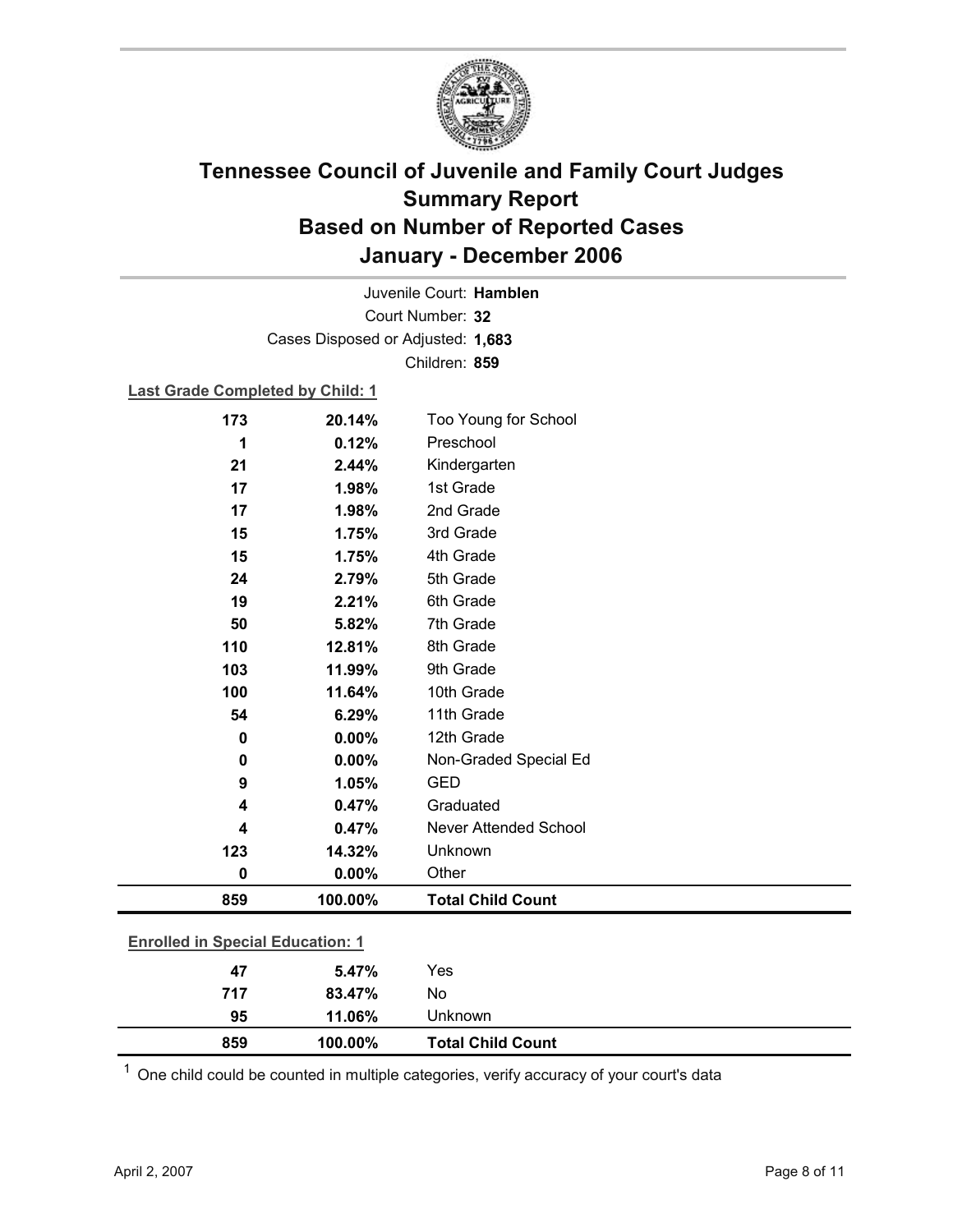

|                                   |                  | Juvenile Court: Hamblen   |  |  |
|-----------------------------------|------------------|---------------------------|--|--|
|                                   | Court Number: 32 |                           |  |  |
| Cases Disposed or Adjusted: 1,683 |                  |                           |  |  |
|                                   |                  | Children: 859             |  |  |
| <b>Action Executed By: 1</b>      |                  |                           |  |  |
| 1,119                             | 60.55%           | Judge                     |  |  |
| 396                               | 21.43%           | Referee                   |  |  |
| 332                               | 17.97%           | <b>YSO</b>                |  |  |
| 1                                 | 0.05%            | Other                     |  |  |
| 0                                 | $0.00\%$         | Unknown / Not Reported    |  |  |
| 1,848                             | 100.00%          | <b>Total Action Count</b> |  |  |

### **Formal / Informal Actions: 1**

| 44    | 2.38%    | Dismissed                                      |
|-------|----------|------------------------------------------------|
| 30    | $1.62\%$ | Retired / Nolle Prosequi                       |
| 323   | 17.48%   | <b>Complaint Substantiated Delinquent</b>      |
| 97    | 5.25%    | <b>Complaint Substantiated Status Offender</b> |
| 129   | 6.98%    | Complaint Substantiated Dependent / Neglected  |
| 3     | 0.16%    | <b>Complaint Substantiated Abused</b>          |
| 0     | $0.00\%$ | <b>Complaint Substantiated Mentally III</b>    |
| 335   | 18.13%   | Informal Adjustment                            |
| 17    | 0.92%    | <b>Pretrial Diversion</b>                      |
| 0     | $0.00\%$ | <b>Transfer to Adult Court Hearing</b>         |
| 0     | $0.00\%$ | Charges Cleared by Transfer to Adult Court     |
| 163   | 8.82%    | <b>Special Proceeding</b>                      |
| 227   | 12.28%   | <b>Review Concluded</b>                        |
| 467   | 25.27%   | Case Held Open                                 |
| 13    | 0.70%    | Other                                          |
| 0     | $0.00\%$ | Unknown / Not Reported                         |
| 1,848 | 100.00%  | <b>Total Action Count</b>                      |

 $1$  If different than number of Referral Reasons (1848), verify accuracy of your court's data.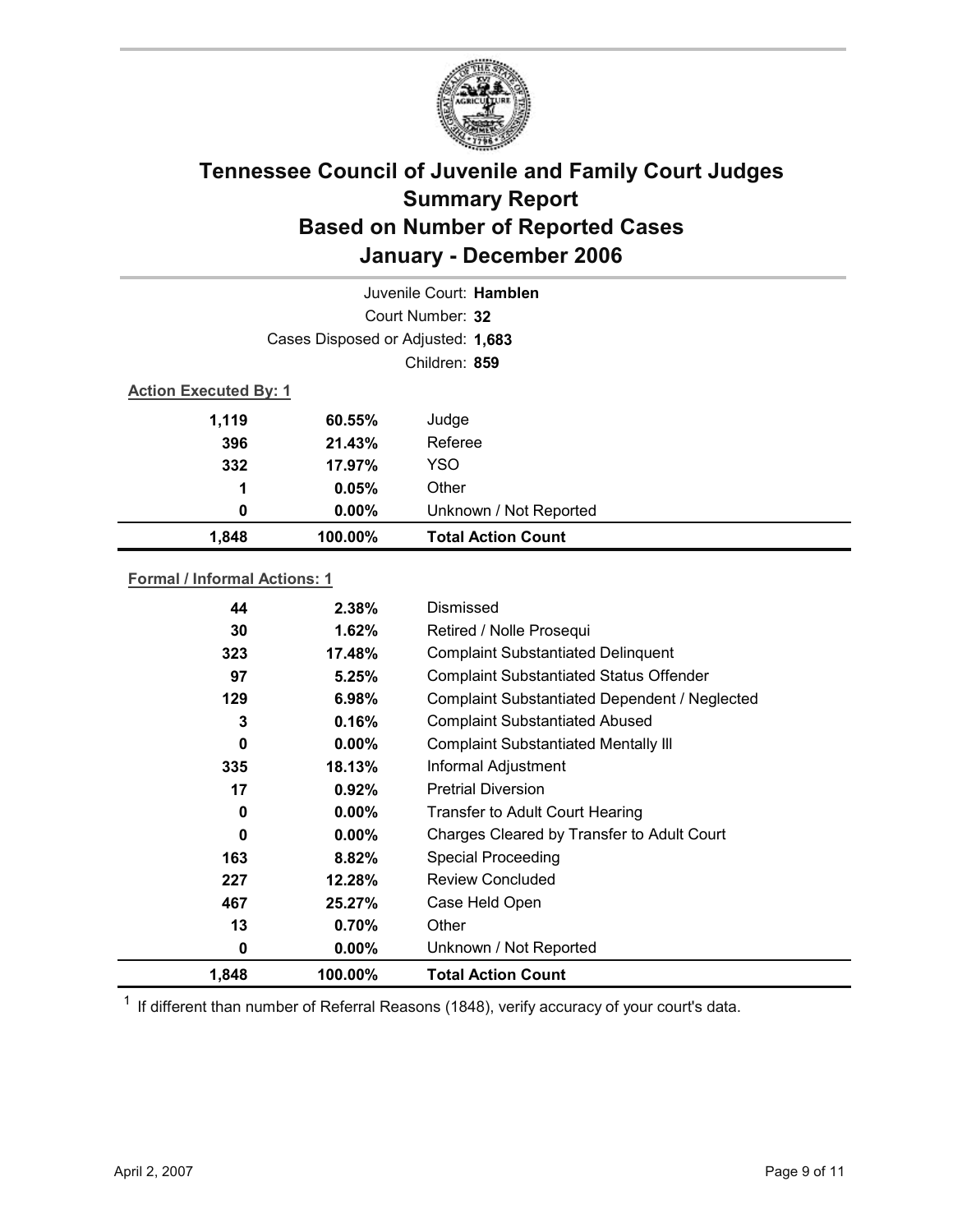

|                       |                                   | Juvenile Court: Hamblen                               |
|-----------------------|-----------------------------------|-------------------------------------------------------|
|                       |                                   | Court Number: 32                                      |
|                       | Cases Disposed or Adjusted: 1,683 |                                                       |
|                       |                                   | Children: 859                                         |
| <b>Case Outcomes:</b> |                                   | There can be multiple outcomes for one child or case. |
| 114                   | 3.11%                             | Case Dismissed                                        |
| 106                   | 2.89%                             | Case Retired or Nolle Prosequi                        |
| $12 \,$               | 0.33%                             | Warned / Counseled                                    |
| 495                   | 13.50%                            | Held Open For Review                                  |
| 129                   | 3.52%                             | Supervision / Probation to Juvenile Court             |
| 113                   | 3.08%                             | <b>Probation to Parents</b>                           |
| 0                     | $0.00\%$                          | Referral to Another Entity for Supervision / Service  |
| 46                    | 1.25%                             | Referred for Mental Health Counseling                 |
| 47                    | 1.28%                             | Referred for Alcohol and Drug Counseling              |
| 25                    | 0.68%                             | <b>Referred to Alternative School</b>                 |
| 0                     | $0.00\%$                          | Referred to Private Child Agency                      |
| 39                    | 1.06%                             | Referred to Defensive Driving School                  |
| $\bf{0}$              | $0.00\%$                          | Referred to Alcohol Safety School                     |
| 65                    | 1.77%                             | Referred to Juvenile Court Education-Based Program    |
| 50                    | 1.36%                             | Driver's License Held Informally                      |
| 0                     | $0.00\%$                          | <b>Voluntary Placement with DMHMR</b>                 |
| 0                     | $0.00\%$                          | <b>Private Mental Health Placement</b>                |
| 0                     | $0.00\%$                          | <b>Private MR Placement</b>                           |
| 0                     | $0.00\%$                          | Placement with City/County Agency/Facility            |
| 0                     | $0.00\%$                          | Placement with Relative / Other Individual            |
| 49                    | 1.34%                             | Fine                                                  |
| 289                   | 7.88%                             | <b>Public Service</b>                                 |
| 67                    | 1.83%                             | Restitution                                           |
| 0                     | $0.00\%$                          | <b>Runaway Returned</b>                               |
| 14                    | 0.38%                             | No Contact Order                                      |
| 67                    | 1.83%                             | Injunction Other than No Contact Order                |
| 17                    | 0.46%                             | <b>House Arrest</b>                                   |
| $\mathbf 2$           | 0.05%                             | <b>Court Defined Curfew</b>                           |
| 0                     | 0.00%                             | Dismissed from Informal Adjustment                    |
| 0                     | $0.00\%$                          | <b>Dismissed from Pretrial Diversion</b>              |
| 7                     | 0.19%                             | Released from Probation                               |
| 1                     | 0.03%                             | <b>Transferred to Adult Court</b>                     |
| 0                     | $0.00\%$                          | <b>DMHMR Involuntary Commitment</b>                   |